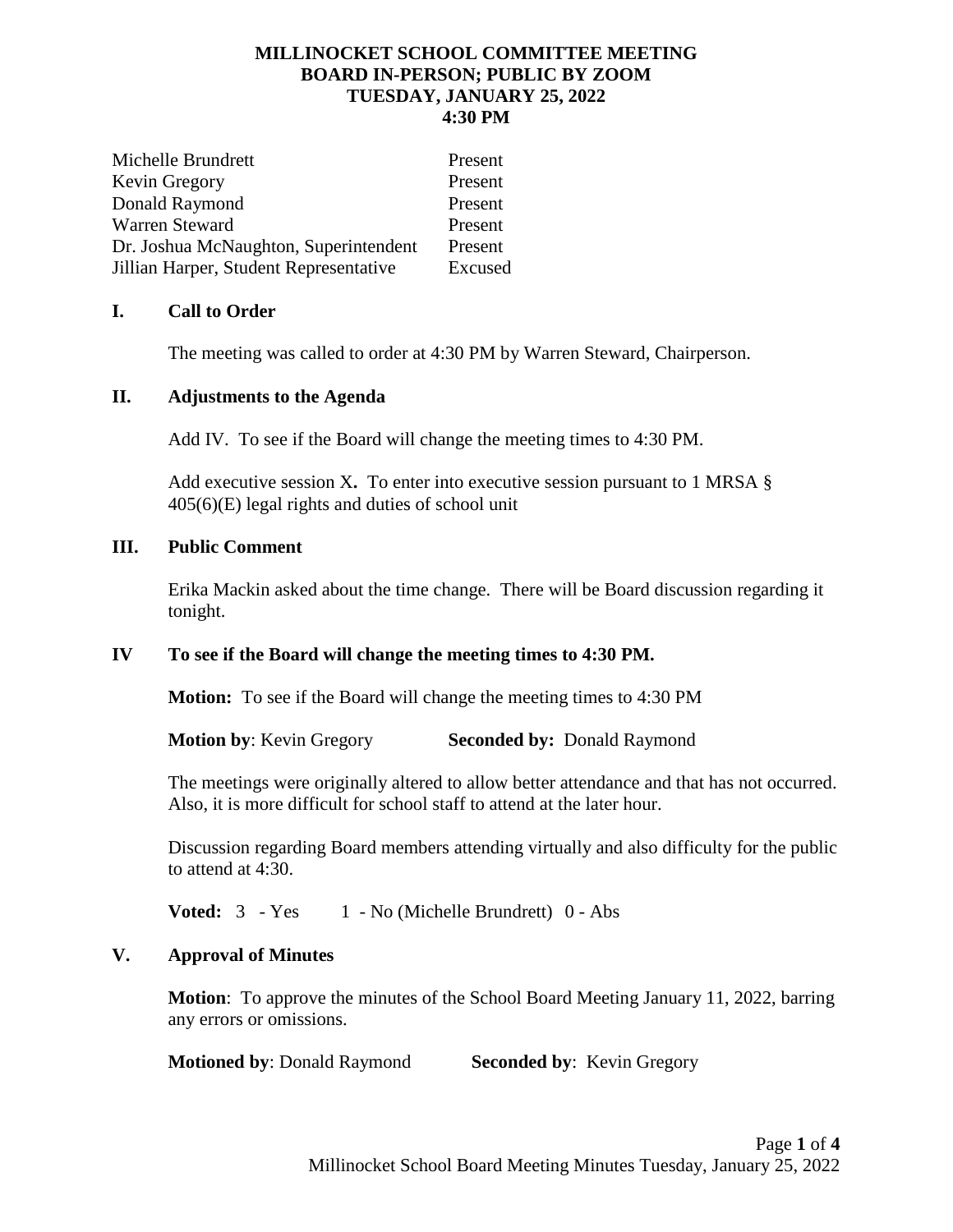#### **Board Discussion:**

None

**Voted:** 4 - Yes 0 - No 0 - Abs

#### **VI. Payroll Warrant**

**Motion:** It was moved to direct the Superintendent of Schools to authorize payment by the Town Treasurer to each party listed herein, the sum set against each name contained in School Payroll Warrant #22-16 in the amount of \$194,858.77 on January 27, 2022 and MainePERS #22-7 in the amount of \$54,534.69 on January 10, 2022.

**Motioned by: Donald Raymond Seconded by: Kevin Gregory** 

#### **Board Discussion:**

None

**Voted:** 4 - Yes 0 - No 0 - Abs

#### **VII. Payable Warrant**

**Motion:** It was moved to direct the Superintendent of Schools to authorize payment by the Town Treasurer to each party listed herein, the sum set against each name contained in School Payable Warrant #22-22 in the amount of \$32,351.43 and #22-23 in the amount of \$152,676.32 on January 27, 2022.

**Motioned by**: Kevin Gregory **Seconded by**: Michelle Brundrett

#### **Board Discussion:**

None

**Voted:** 4 - Yes 0 - No 0 - Abs

#### **VIII. Notification of New Hires**

Kathryn Lewis was hired as a Food Service Assistant on January 19, 2022, step 2, \$12.80/hr.

### **IX. COVID Update**

Reporting period for the last 3 weeks, which coincides with the change in our SOP, we have had 22 positive cases at Granite, 32 positive cases at Stearns, and 22 positive staff cases. In comparison we had 66 positive students and 11 positive staff in the previous total 18 weeks.

The Stakeholders Committee recommended changes to our SOP: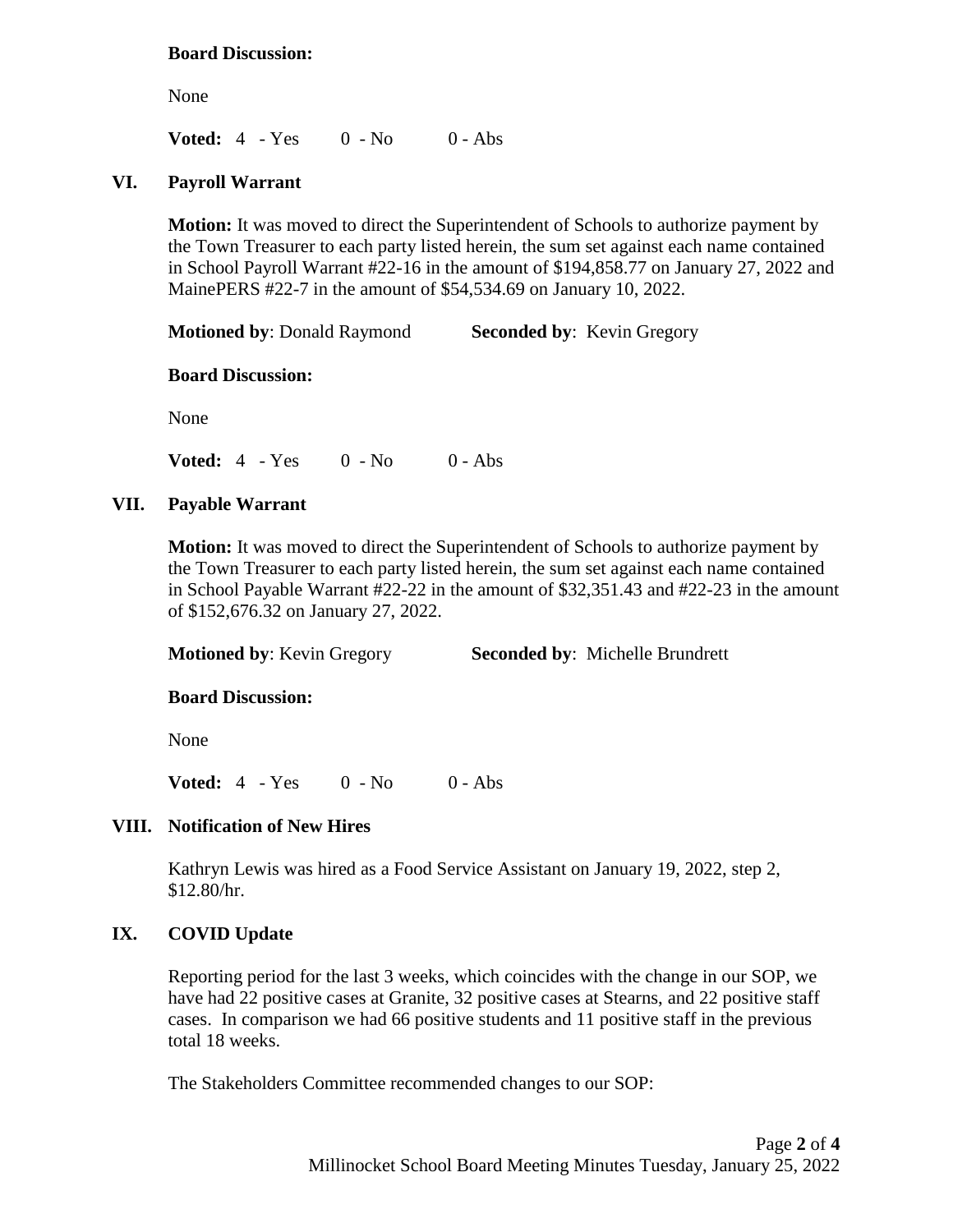- a. The Committee recommends allowing at-home tests because they confirm with the results of retesting with the Binex test. Also, the federal government is shipping tests to homes and it will help support that.
- b. The Committee recommends testing on day 6 when it is allowed to come back to school. If the antigen test is positive, the individual will need to quarantine for the additional 5 days. If it is negative, it is ok to come back to school.
- c. The Committee recommends anyone who has a positive case at their home be tested daily to help reduce the number of cases coming into the schools.

The Board asked how difficult it would be to tape the class instruction. The Superintendent stated he would talk to the IT Coordinator. Currently students use Canvas to stay up to date with their assignments and they have access to their teacher.

The Board discussed testing each day in item "b" so the student can come back sooner if they test negative on day 6. The Superintendent stated he will put a message out to the school medical staff to see if they are ok with that change. If they are, the Board can give the Superintendent authorization to make the change.

**Motion:** To approve the recommendations as presented

Kevin Gregory withdrew the motion.

**Motion:** To approve the Superintendent to adjust the Standard Operating Procedure per recommendation of the Stakeholders Group and the consideration that will be brought back is daily testing day 6 and on until a negative test is achieved. The student will be allowed to return to school on the day of the negative test

**Motioned by**: Kevin Gregory **Seconded by**: Donald Raymond

# **Board Discussion:**

None

**Voted:**  $3 - Yes \t1 - No (Michelle Brundrett) 0 - Abs$ 

# **X. To see if the Board will enter into Executive Session 1 MRSA § 405(6)(E) legal rights and duties of school unit**

**Motion:** To enter into executive session pursuant to 1 MRSA § 405(6)(E) legal rights and duties of school unit

**Motioned by: Kevin Gregory Seconded by: Donald Raymond** 

# **Board Discussion:**

None